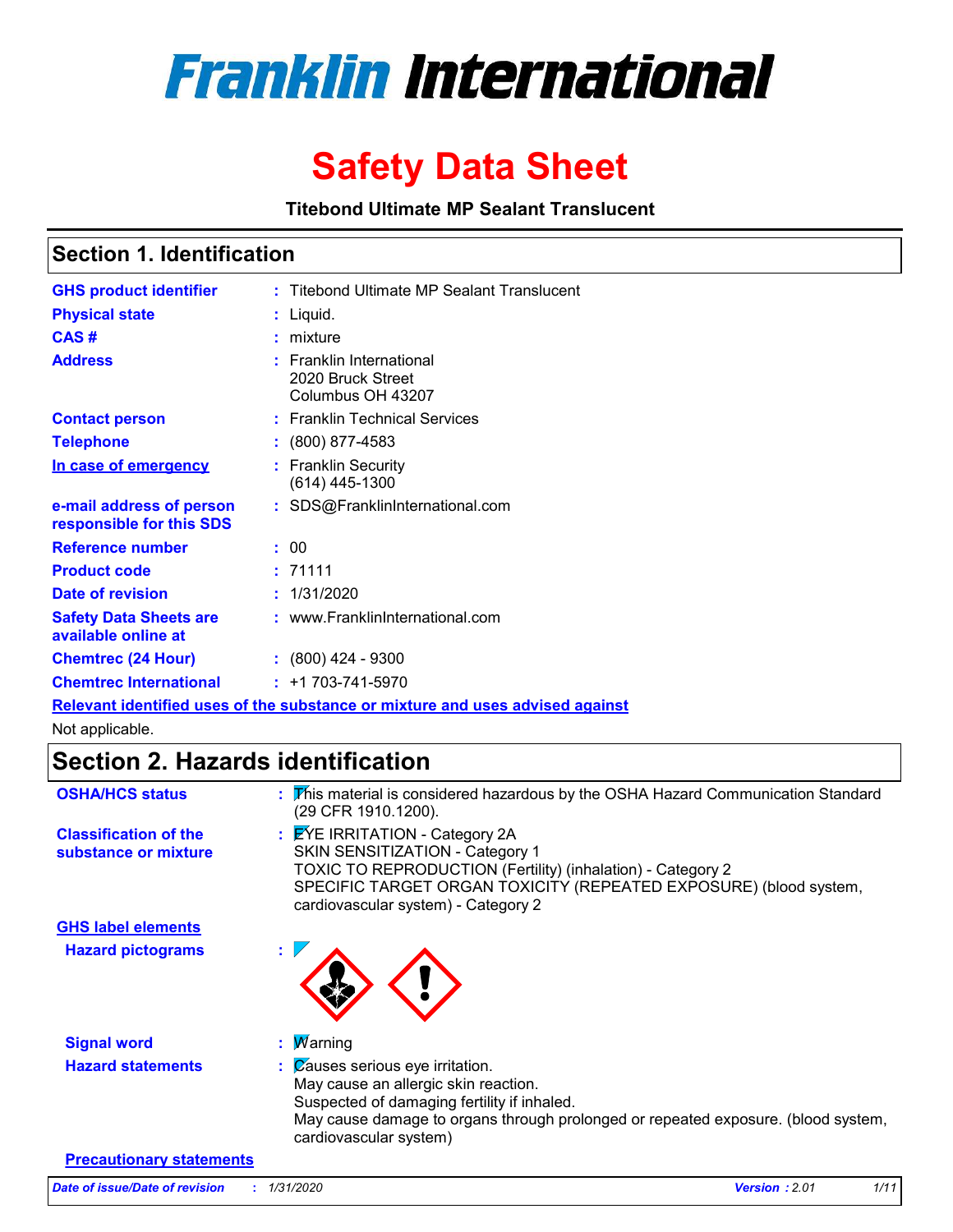### **Section 2. Hazards identification**

| <b>General</b>                             | : Read label before use. Keep out of reach of children. If medical advice is needed,<br>have product container or label at hand.                                                                                                                                                                                                                                                                                                               |
|--------------------------------------------|------------------------------------------------------------------------------------------------------------------------------------------------------------------------------------------------------------------------------------------------------------------------------------------------------------------------------------------------------------------------------------------------------------------------------------------------|
| <b>Prevention</b>                          | : Øbtain special instructions before use. Do not handle until all safety precautions have<br>been read and understood. Wear protective gloves. Wear eye or face protection.<br>Wear protective clothing. Do not breathe vapor. Wash hands thoroughly after handling.<br>Contaminated work clothing must not be allowed out of the workplace.                                                                                                   |
| <b>Response</b>                            | : Get medical attention if you feel unwell. IF exposed or concerned: Get medical<br>attention. IF ON SKIN: Wash with plenty of soap and water. Wash contaminated<br>clothing before reuse. If skin irritation or rash occurs: Get medical attention. IF IN<br>EYES: Rinse cautiously with water for several minutes. Remove contact lenses, if<br>present and easy to do. Continue rinsing. If eye irritation persists: Get medical attention. |
| <b>Storage</b>                             | : Store locked up.                                                                                                                                                                                                                                                                                                                                                                                                                             |
| <b>Disposal</b>                            | Dispose of contents and container in accordance with all local, regional, national and<br>international regulations.                                                                                                                                                                                                                                                                                                                           |
| <b>Hazards not otherwise</b><br>classified | : None known.                                                                                                                                                                                                                                                                                                                                                                                                                                  |
|                                            |                                                                                                                                                                                                                                                                                                                                                                                                                                                |

### **Section 3. Composition/information on ingredients**

| <b>Substance/mixture</b><br>Mixture                    |    |                   |
|--------------------------------------------------------|----|-------------------|
| <b>Ingredient name</b>                                 |    | <b>CAS number</b> |
| $\sqrt{2,2,4,4,6,6,8,8}$ -octamethylcyclotetrasiloxane | ≤1 | 556-67-2          |

Any concentration shown as a range is to protect confidentiality or is due to batch variation.

**There are no additional ingredients present which, within the current knowledge of the supplier and in the concentrations applicable, are classified as hazardous to health or the environment and hence require reporting in this section.**

**Occupational exposure limits, if available, are listed in Section 8.**

### **Section 4. First aid measures**

#### **Description of necessary first aid measures**

| <b>Eye contact</b>  | $\frac{1}{2}$ M mediately flush eyes with plenty of water, occasionally lifting the upper and lower<br>eyelids. Check for and remove any contact lenses. Continue to rinse for at least 10<br>minutes. Get medical attention.                                                                                                                                                                                                                                                                                                                                                                                                                                                                        |
|---------------------|------------------------------------------------------------------------------------------------------------------------------------------------------------------------------------------------------------------------------------------------------------------------------------------------------------------------------------------------------------------------------------------------------------------------------------------------------------------------------------------------------------------------------------------------------------------------------------------------------------------------------------------------------------------------------------------------------|
| <b>Inhalation</b>   | <b>Example 2</b> : Remove victim to fresh air and keep at rest in a position comfortable for breathing. If it<br>is suspected that fumes are still present, the rescuer should wear an appropriate mask<br>or self-contained breathing apparatus. If not breathing, if breathing is irregular or if<br>respiratory arrest occurs, provide artificial respiration or oxygen by trained personnel. It<br>may be dangerous to the person providing aid to give mouth-to-mouth resuscitation.<br>Get medical attention. If unconscious, place in recovery position and get medical<br>attention immediately. Maintain an open airway. Loosen tight clothing such as a collar,<br>tie, belt or waistband. |
| <b>Skin contact</b> | : Mash with plenty of soap and water. Remove contaminated clothing and shoes. Wash<br>contaminated clothing thoroughly with water before removing it, or wear gloves.<br>Continue to rinse for at least 10 minutes. Get medical attention. In the event of any<br>complaints or symptoms, avoid further exposure. Wash clothing before reuse. Clean<br>shoes thoroughly before reuse.                                                                                                                                                                                                                                                                                                                |
| <b>Ingestion</b>    | : Mash out mouth with water. Remove dentures if any. Remove victim to fresh air and<br>keep at rest in a position comfortable for breathing. If material has been swallowed and<br>the exposed person is conscious, give small quantities of water to drink. Stop if the<br>exposed person feels sick as vomiting may be dangerous. Do not induce vomiting<br>unless directed to do so by medical personnel. If vomiting occurs, the head should be<br>kept low so that vomit does not enter the lungs. Get medical attention. Never give<br>anything by mouth to an unconscious person. If unconscious, place in recovery position                                                                  |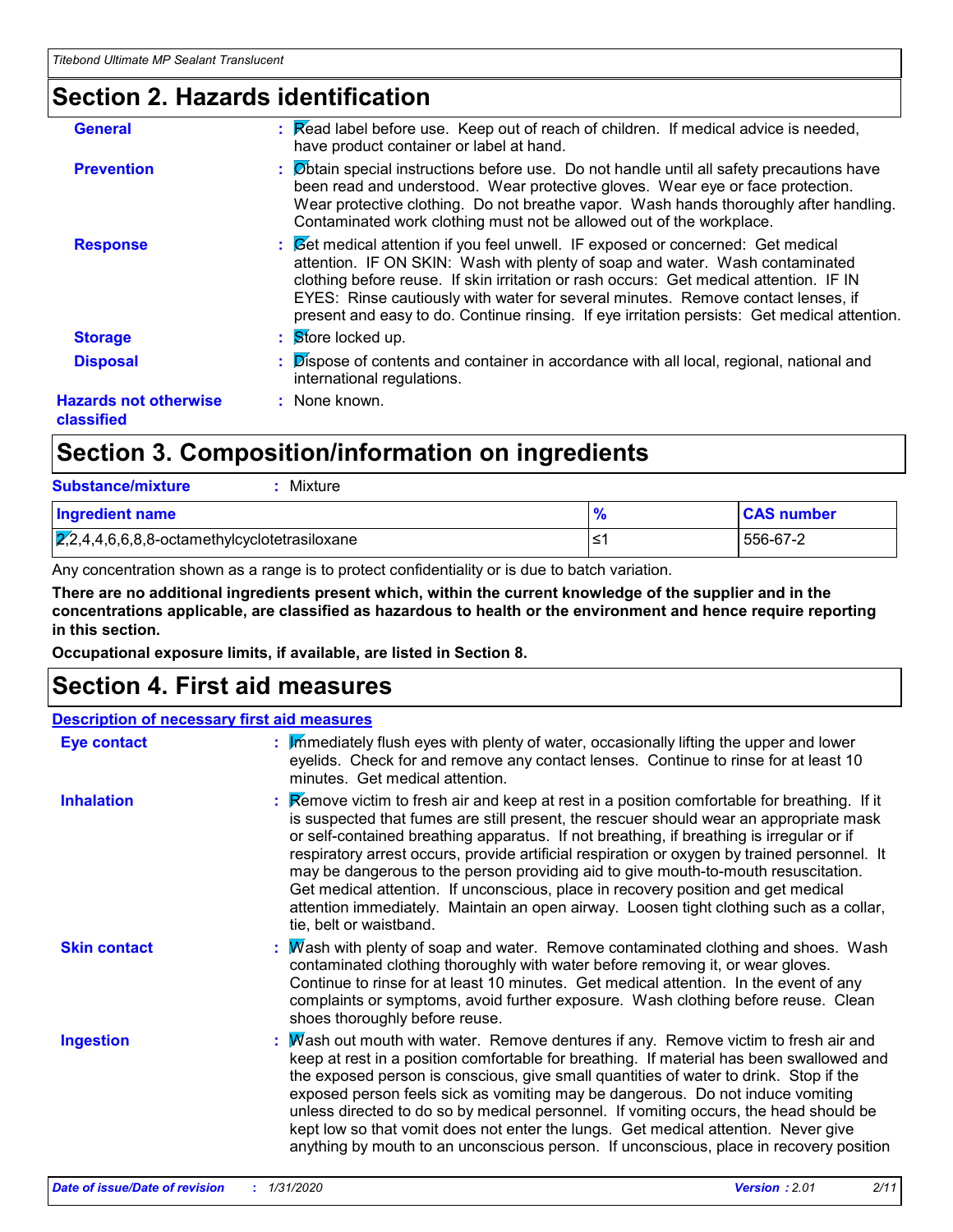### **Section 4. First aid measures**

and get medical attention immediately. Maintain an open airway. Loosen tight clothing such as a collar, tie, belt or waistband.

#### **Most important symptoms/effects, acute and delayed**

| <b>Potential acute health effects</b>                                                |  |                                                                                                                                                                                                                                                                     |  |
|--------------------------------------------------------------------------------------|--|---------------------------------------------------------------------------------------------------------------------------------------------------------------------------------------------------------------------------------------------------------------------|--|
| <b>Eye contact</b>                                                                   |  | : Causes serious eye irritation.                                                                                                                                                                                                                                    |  |
| <b>Inhalation</b>                                                                    |  | : No known significant effects or critical hazards.                                                                                                                                                                                                                 |  |
| <b>Skin contact</b>                                                                  |  | May cause an allergic skin reaction.                                                                                                                                                                                                                                |  |
| <b>Ingestion</b>                                                                     |  | : No known significant effects or critical hazards.                                                                                                                                                                                                                 |  |
| <b>Over-exposure signs/symptoms</b>                                                  |  |                                                                                                                                                                                                                                                                     |  |
| <b>Eye contact</b>                                                                   |  | <b>Adverse symptoms may include the following:</b><br>pain or irritation<br>watering<br>redness                                                                                                                                                                     |  |
| <b>Inhalation</b>                                                                    |  | : No specific data.                                                                                                                                                                                                                                                 |  |
| <b>Skin contact</b>                                                                  |  | <b>A</b> dverse symptoms may include the following:<br>irritation<br>redness                                                                                                                                                                                        |  |
| <b>Ingestion</b>                                                                     |  | : No specific data.                                                                                                                                                                                                                                                 |  |
| Indication of immediate medical attention and special treatment needed, if necessary |  |                                                                                                                                                                                                                                                                     |  |
| <b>Notes to physician</b>                                                            |  | Treat symptomatically. Contact poison treatment specialist immediately if large<br>quantities have been ingested or inhaled.                                                                                                                                        |  |
| <b>Specific treatments</b>                                                           |  | : No specific treatment.                                                                                                                                                                                                                                            |  |
| <b>Protection of first-aiders</b>                                                    |  | Mo action shall be taken involving any personal risk or without suitable training. It may<br>be dangerous to the person providing aid to give mouth-to-mouth resuscitation. Wash<br>contaminated clothing thoroughly with water before removing it, or wear gloves. |  |

**See toxicological information (Section 11)**

### **Section 5. Fire-fighting measures**

| <b>Extinguishing media</b>                               |                                                                                                                                                                                                     |
|----------------------------------------------------------|-----------------------------------------------------------------------------------------------------------------------------------------------------------------------------------------------------|
| <b>Suitable extinguishing</b><br>media                   | : Use an extinguishing agent suitable for the surrounding fire.                                                                                                                                     |
| <b>Unsuitable extinguishing</b><br>media                 | : None known.                                                                                                                                                                                       |
| <b>Specific hazards arising</b><br>from the chemical     | : In a fire or if heated, a pressure increase will occur and the container may burst.                                                                                                               |
| <b>Hazardous thermal</b><br>decomposition products       | $\mathbf{N}$ Mo specific data.                                                                                                                                                                      |
| <b>Special protective actions</b><br>for fire-fighters   | : Promptly isolate the scene by removing all persons from the vicinity of the incident if<br>there is a fire. No action shall be taken involving any personal risk or without suitable<br>training. |
| <b>Special protective</b><br>equipment for fire-fighters | : Fire-fighters should wear appropriate protective equipment and self-contained breathing<br>apparatus (SCBA) with a full face-piece operated in positive pressure mode.                            |

### **Section 6. Accidental release measures**

#### **Personal precautions, protective equipment and emergency procedures**

| <b>For non-emergency</b><br>personnel | $\therefore$ Mo action shall be taken involving any personal risk or without suitable training.<br>Evacuate surrounding areas. Keep unnecessary and unprotected personnel from<br>entering. Do not touch or walk through spilled material. Avoid breathing vapor or mist.<br>Provide adequate ventilation. Wear appropriate respirator when ventilation is |
|---------------------------------------|------------------------------------------------------------------------------------------------------------------------------------------------------------------------------------------------------------------------------------------------------------------------------------------------------------------------------------------------------------|
|                                       | inadequate. Put on appropriate personal protective equipment.                                                                                                                                                                                                                                                                                              |
|                                       |                                                                                                                                                                                                                                                                                                                                                            |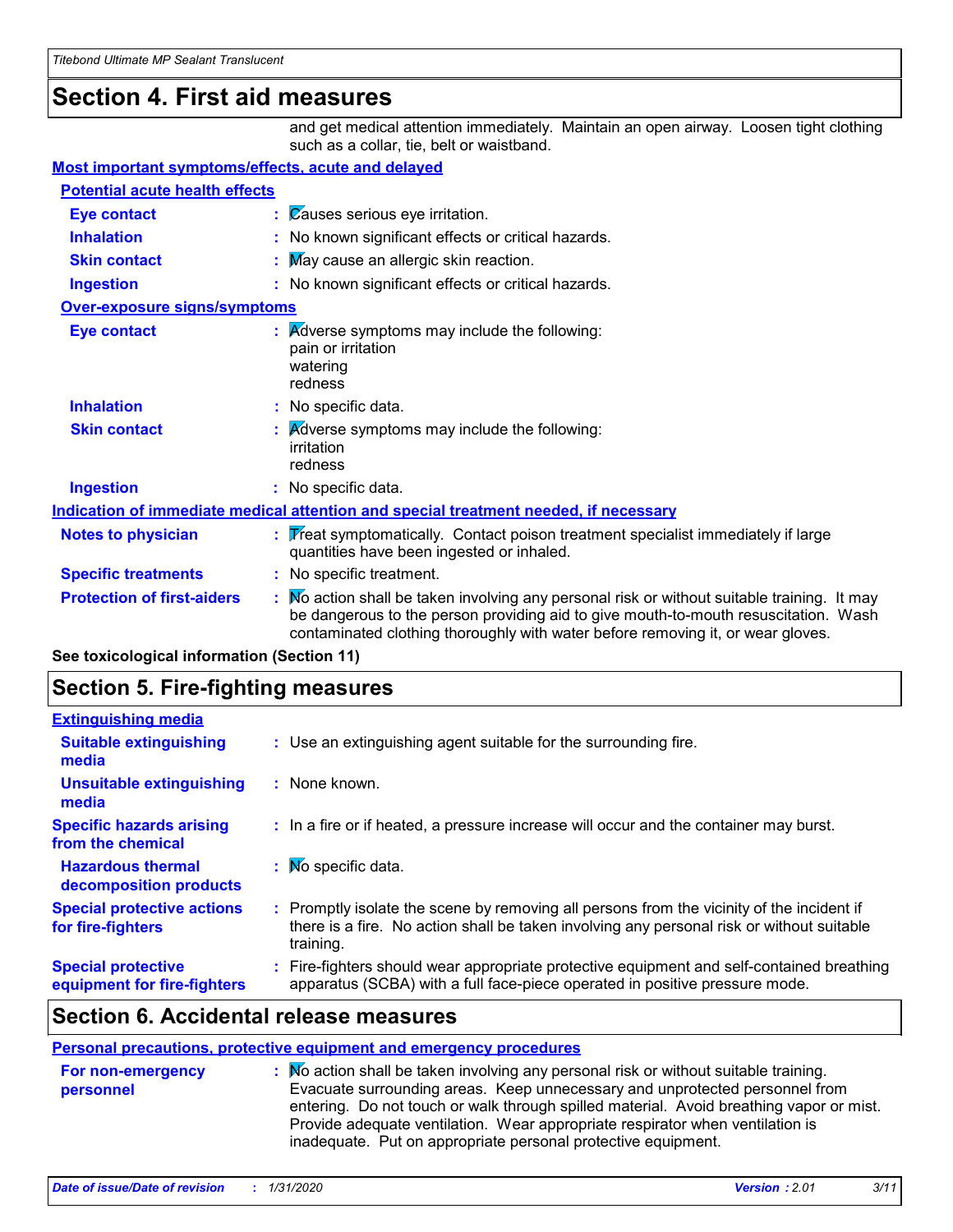### **Section 6. Accidental release measures**

|                                                              | For emergency responders : If specialized clothing is required to deal with the spillage, take note of any information in<br>Section 8 on suitable and unsuitable materials. See also the information in "For non-<br>emergency personnel".                                                                                                                                                                                                                                                                                                                                                                                                                                                                  |
|--------------------------------------------------------------|--------------------------------------------------------------------------------------------------------------------------------------------------------------------------------------------------------------------------------------------------------------------------------------------------------------------------------------------------------------------------------------------------------------------------------------------------------------------------------------------------------------------------------------------------------------------------------------------------------------------------------------------------------------------------------------------------------------|
| <b>Environmental precautions</b>                             | : Avoid dispersal of spilled material and runoff and contact with soil, waterways, drains<br>and sewers. Inform the relevant authorities if the product has caused environmental<br>pollution (sewers, waterways, soil or air).                                                                                                                                                                                                                                                                                                                                                                                                                                                                              |
| <b>Methods and materials for containment and cleaning up</b> |                                                                                                                                                                                                                                                                                                                                                                                                                                                                                                                                                                                                                                                                                                              |
| <b>Small spill</b>                                           | : Stop leak if without risk. Move containers from spill area. Dilute with water and mop up<br>if water-soluble. Alternatively, or if water-insoluble, absorb with an inert dry material and<br>place in an appropriate waste disposal container. Dispose of via a licensed waste<br>disposal contractor.                                                                                                                                                                                                                                                                                                                                                                                                     |
| <b>Large spill</b>                                           | : Stop leak if without risk. Move containers from spill area. Approach release from<br>upwind. Prevent entry into sewers, water courses, basements or confined areas. Wash<br>spillages into an effluent treatment plant or proceed as follows. Contain and collect<br>spillage with non-combustible, absorbent material e.g. sand, earth, vermiculite or<br>diatomaceous earth and place in container for disposal according to local regulations<br>(see Section 13). Dispose of via a licensed waste disposal contractor. Contaminated<br>absorbent material may pose the same hazard as the spilled product. Note: see<br>Section 1 for emergency contact information and Section 13 for waste disposal. |

### **Section 7. Handling and storage**

### **Precautions for safe handling**

| <b>Protective measures</b>                                                       | $\frac{1}{2}$ Put on appropriate personal protective equipment (see Section 8). Persons with a<br>history of skin sensitization problems should not be employed in any process in which<br>this product is used. Avoid exposure - obtain special instructions before use. Avoid<br>exposure during pregnancy. Do not handle until all safety precautions have been read<br>and understood. Do not get in eyes or on skin or clothing. Do not breathe vapor or mist.<br>Do not ingest. If during normal use the material presents a respiratory hazard, use only<br>with adequate ventilation or wear appropriate respirator. Keep in the original container<br>or an approved alternative made from a compatible material, kept tightly closed when<br>not in use. Empty containers retain product residue and can be hazardous. Do not<br>reuse container. |
|----------------------------------------------------------------------------------|-------------------------------------------------------------------------------------------------------------------------------------------------------------------------------------------------------------------------------------------------------------------------------------------------------------------------------------------------------------------------------------------------------------------------------------------------------------------------------------------------------------------------------------------------------------------------------------------------------------------------------------------------------------------------------------------------------------------------------------------------------------------------------------------------------------------------------------------------------------|
| <b>Advice on general</b><br>occupational hygiene                                 | : Eating, drinking and smoking should be prohibited in areas where this material is<br>handled, stored and processed. Workers should wash hands and face before eating,<br>drinking and smoking. Remove contaminated clothing and protective equipment before<br>entering eating areas. See also Section 8 for additional information on hygiene<br>measures.                                                                                                                                                                                                                                                                                                                                                                                                                                                                                               |
| <b>Conditions for safe storage,</b><br>including any<br><i>incompatibilities</i> | Do not store above the following temperature: $26.667^{\circ}$ C (80°F). Store in accordance<br>with local regulations. Store in original container protected from direct sunlight in a dry,<br>cool and well-ventilated area, away from incompatible materials (see Section 10) and<br>food and drink. Store locked up. Keep container tightly closed and sealed until ready<br>for use. Containers that have been opened must be carefully resealed and kept upright<br>to prevent leakage. Do not store in unlabeled containers. Use appropriate containment<br>to avoid environmental contamination. See Section 10 for incompatible materials before<br>handling or use.                                                                                                                                                                               |

### **Section 8. Exposure controls/personal protection**

#### **Control parameters**

### **Occupational exposure limits**

| <b>Ingredient name</b>                                     | <b>Exposure limits</b>                                     |
|------------------------------------------------------------|------------------------------------------------------------|
| $\overline{2,2,4,4,6,6,8,8}$ -octamethylcyclotetrasiloxane | OARS WEEL (United States, 7/2018).<br>TWA: 10 ppm 8 hours. |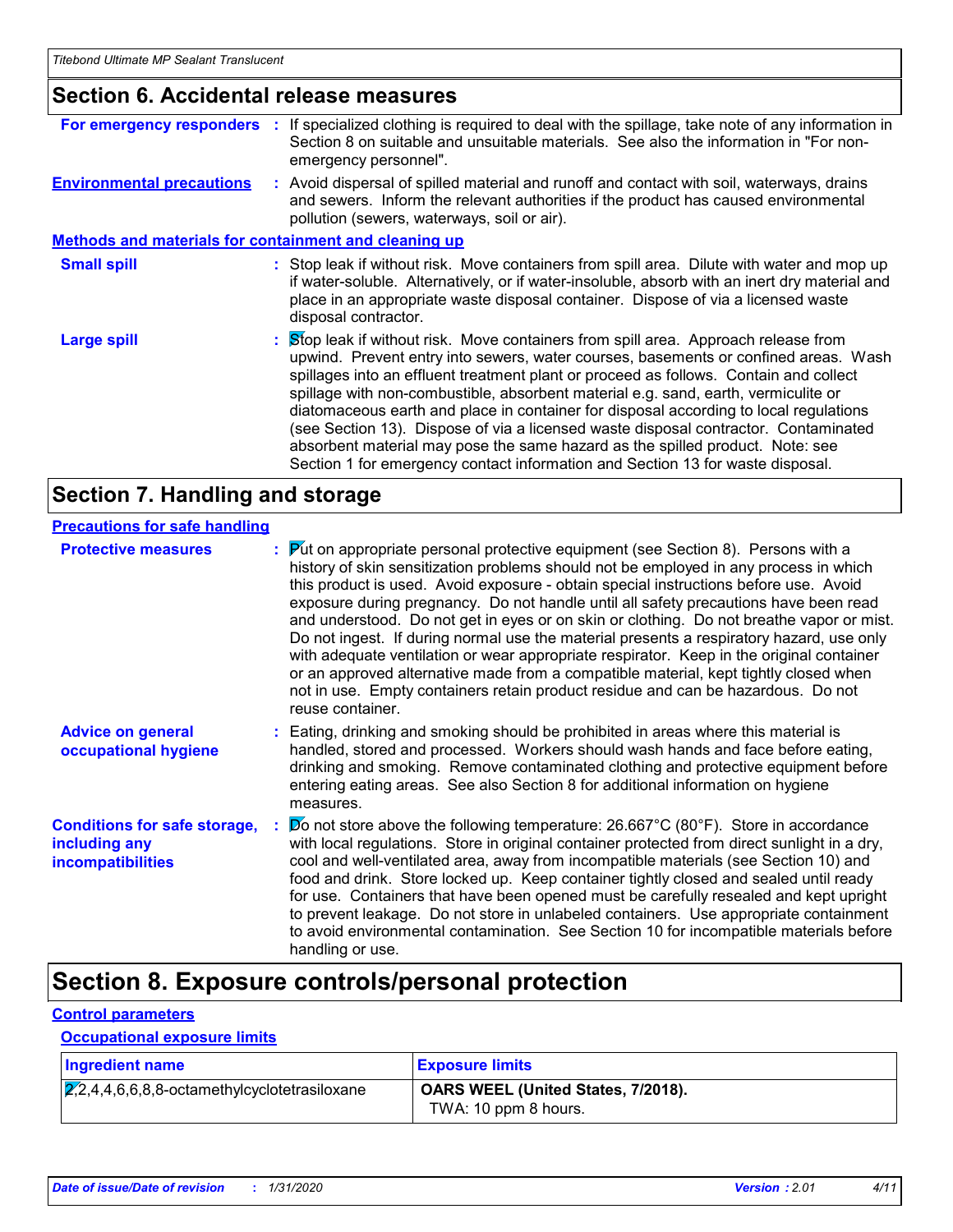## **Section 8. Exposure controls/personal protection**

| <b>Appropriate engineering</b><br>controls       | Kuser operations generate dust, fumes, gas, vapor or mist, use process enclosures,<br>local exhaust ventilation or other engineering controls to keep worker exposure to<br>airborne contaminants below any recommended or statutory limits.                                                                                                                                                                                                                                                                                                                                                                         |
|--------------------------------------------------|----------------------------------------------------------------------------------------------------------------------------------------------------------------------------------------------------------------------------------------------------------------------------------------------------------------------------------------------------------------------------------------------------------------------------------------------------------------------------------------------------------------------------------------------------------------------------------------------------------------------|
| <b>Environmental exposure</b><br><b>controls</b> | Emissions from ventilation or work process equipment should be checked to ensure<br>they comply with the requirements of environmental protection legislation. In some<br>cases, fume scrubbers, filters or engineering modifications to the process equipment<br>will be necessary to reduce emissions to acceptable levels.                                                                                                                                                                                                                                                                                        |
| <b>Individual protection measures</b>            |                                                                                                                                                                                                                                                                                                                                                                                                                                                                                                                                                                                                                      |
| <b>Hygiene measures</b>                          | Wash hands, forearms and face thoroughly after handling chemical products, before<br>eating, smoking and using the lavatory and at the end of the working period.<br>Appropriate techniques should be used to remove potentially contaminated clothing.<br>Contaminated work clothing should not be allowed out of the workplace. Wash<br>contaminated clothing before reusing. Ensure that eyewash stations and safety<br>showers are close to the workstation location.                                                                                                                                            |
| <b>Eye/face protection</b>                       | Safety eyewear complying with an approved standard should be used when a risk<br>assessment indicates this is necessary to avoid exposure to liquid splashes, mists,<br>gases or dusts. If contact is possible, the following protection should be worn, unless<br>the assessment indicates a higher degree of protection: chemical splash goggles.                                                                                                                                                                                                                                                                  |
| <b>Skin protection</b>                           |                                                                                                                                                                                                                                                                                                                                                                                                                                                                                                                                                                                                                      |
| <b>Hand protection</b>                           | Chemical-resistant, impervious gloves complying with an approved standard should be<br>worn at all times when handling chemical products if a risk assessment indicates this is<br>necessary. Considering the parameters specified by the glove manufacturer, check<br>during use that the gloves are still retaining their protective properties. It should be<br>noted that the time to breakthrough for any glove material may be different for different<br>glove manufacturers. In the case of mixtures, consisting of several substances, the<br>protection time of the gloves cannot be accurately estimated. |
| <b>Body protection</b>                           | Personal protective equipment for the body should be selected based on the task being<br>performed and the risks involved and should be approved by a specialist before<br>handling this product.                                                                                                                                                                                                                                                                                                                                                                                                                    |
| <b>Other skin protection</b>                     | Appropriate footwear and any additional skin protection measures should be selected<br>based on the task being performed and the risks involved and should be approved by a<br>specialist before handling this product.                                                                                                                                                                                                                                                                                                                                                                                              |
| <b>Respiratory protection</b>                    | Based on the hazard and potential for exposure, select a respirator that meets the<br>appropriate standard or certification. Respirators must be used according to a<br>respiratory protection program to ensure proper fitting, training, and other important<br>aspects of use.                                                                                                                                                                                                                                                                                                                                    |

### **Section 9. Physical and chemical properties**

| <b>Appearance</b>                               |                        |
|-------------------------------------------------|------------------------|
| <b>Physical state</b>                           | : Liquid. [Paste.]     |
| Color                                           | $:$ Translucent        |
| Odor                                            | : Slight               |
| <b>Odor threshold</b>                           | $\cdot$ Not available. |
| рH                                              | : Not applicable.      |
| <b>Melting point</b>                            | : Not available.       |
| <b>Boiling point</b>                            | $:$ Not available.     |
| <b>Flash point</b>                              | $:$ Not available.     |
| <b>Evaporation rate</b>                         | : Not available.       |
| <b>Flammability (solid, gas)</b>                | : Not available.       |
| Lower and upper explosive<br>(flammable) limits | : Not available.       |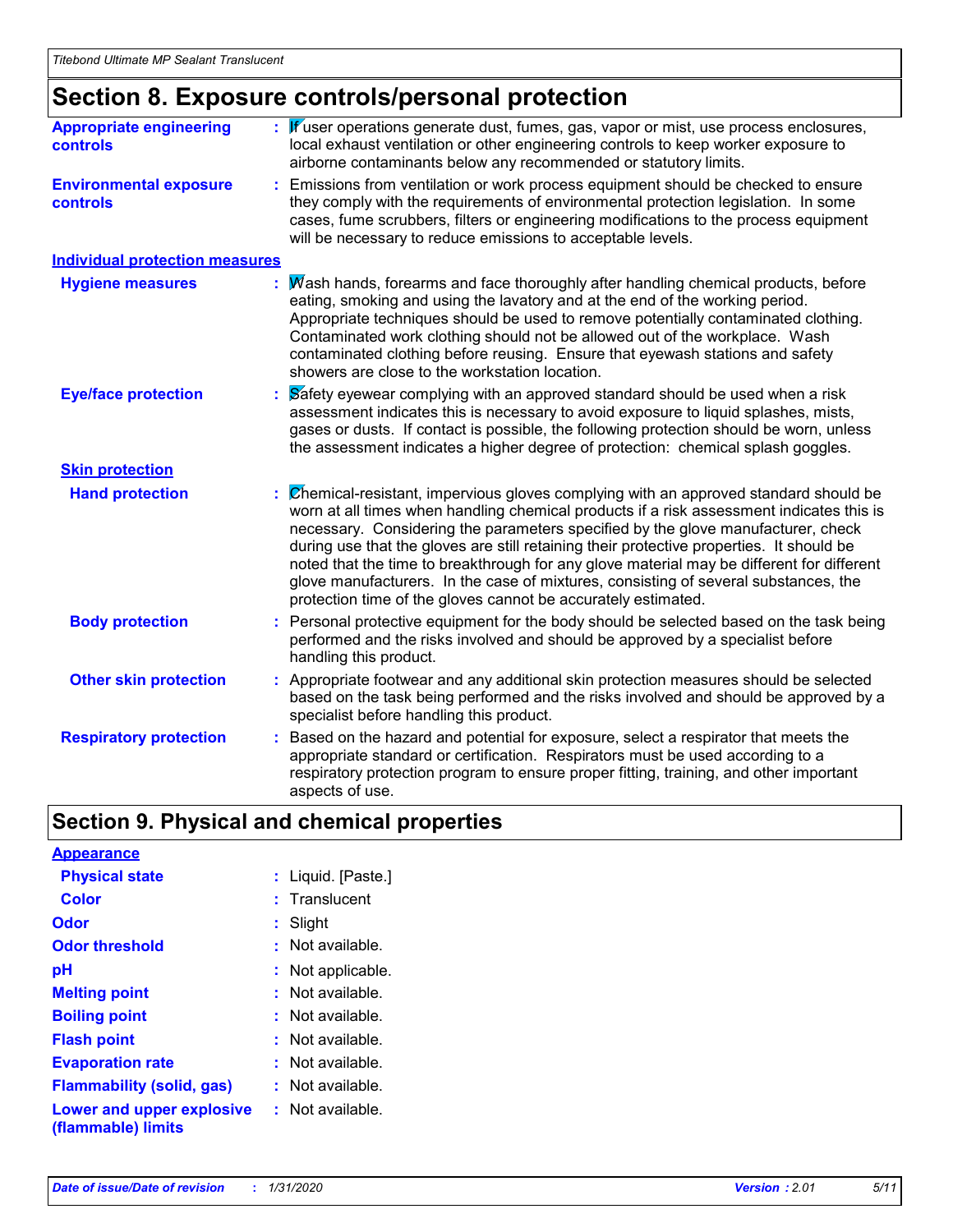### **Section 9. Physical and chemical properties**

| <b>VOC (less water, less)</b><br>exempt solvents) | $: 3$ g/l                                                         |
|---------------------------------------------------|-------------------------------------------------------------------|
| <b>Volatility</b>                                 | $: 0\%$ (w/w)                                                     |
| <b>Vapor density</b>                              | $:$ Not available.                                                |
| <b>Relative density</b>                           | : 1.03                                                            |
| <b>Solubility</b>                                 | : Insoluble in the following materials: cold water and hot water. |
| <b>Solubility in water</b>                        | : Not available.                                                  |
| <b>Partition coefficient: n-</b><br>octanol/water | : Not available.                                                  |
| <b>Auto-ignition temperature</b>                  | $:$ Not available.                                                |
| <b>Decomposition temperature</b>                  | $:$ Not available.                                                |
| <b>Viscosity</b>                                  | $:$ Not available.                                                |

### **Section 10. Stability and reactivity**

| <b>Reactivity</b>                            | No specific test data related to reactivity available for this product or its ingredients.              |
|----------------------------------------------|---------------------------------------------------------------------------------------------------------|
| <b>Chemical stability</b>                    | : The product is stable.                                                                                |
| <b>Possibility of hazardous</b><br>reactions | : Under normal conditions of storage and use, hazardous reactions will not occur.                       |
| <b>Conditions to avoid</b>                   | No specific data.                                                                                       |
| <b>Incompatible materials</b>                | No specific data.                                                                                       |
| <b>Hazardous decomposition</b><br>products   | Under normal conditions of storage and use, hazardous decomposition products should<br>not be produced. |

### **Section 11. Toxicological information**

### **Information on toxicological effects**

### **Acute toxicity**

| <b>Product/ingredient name</b>                         | <b>Result</b>         | <b>Species</b> | <b>Dose</b>           | <b>Exposure</b> |
|--------------------------------------------------------|-----------------------|----------------|-----------------------|-----------------|
| $\sqrt{2,2}$ ,4,4,6,6,8,8-octamethylcyclotetrasiloxane | LC50 Inhalation Vapor | Rat            | $36$ g/m <sup>3</sup> | 14 hours        |
|                                                        | LD50 Dermal           | Rat            | 1770 mg/kg            |                 |
|                                                        | LD50 Oral             | Rat            | $1540$ mg/kg          |                 |

#### **Irritation/Corrosion**

| <b>Product/ingredient name</b>                                                               | <b>Result</b>         | <b>Species</b> | <b>Score</b> | <b>Exposure</b>        | <b>Observation</b> |
|----------------------------------------------------------------------------------------------|-----------------------|----------------|--------------|------------------------|--------------------|
| $\overline{272,4,4,6,6,8,8}$ -octamethylcyclotetrasiloxane $ \text{Eyes - Mild irrational} $ |                       | Rabbit         |              | l 24 hours 500<br>l ma |                    |
|                                                                                              | ISkin - Mild irritant | Rabbit         |              | l 24 hours 500<br>l mg |                    |
| <b>Conclusion/Summary</b>                                                                    |                       |                |              |                        |                    |

| <b>Skin</b>               | : Prolonged or repeated contact can defat the skin and lead to irritation, cracking and/or<br>dermatitis. |
|---------------------------|-----------------------------------------------------------------------------------------------------------|
| <b>Eyes</b>               | : This product may irritate eyes upon contact.                                                            |
| <b>Respiratory</b>        | : Irritating to respiratory system.                                                                       |
| <b>Sensitization</b>      |                                                                                                           |
| Not available.            |                                                                                                           |
| <b>Conclusion/Summary</b> |                                                                                                           |
| <b>Skin</b>               | : May cause allergic reactions in certain individuals.                                                    |
| <b>Mutagenicity</b>       |                                                                                                           |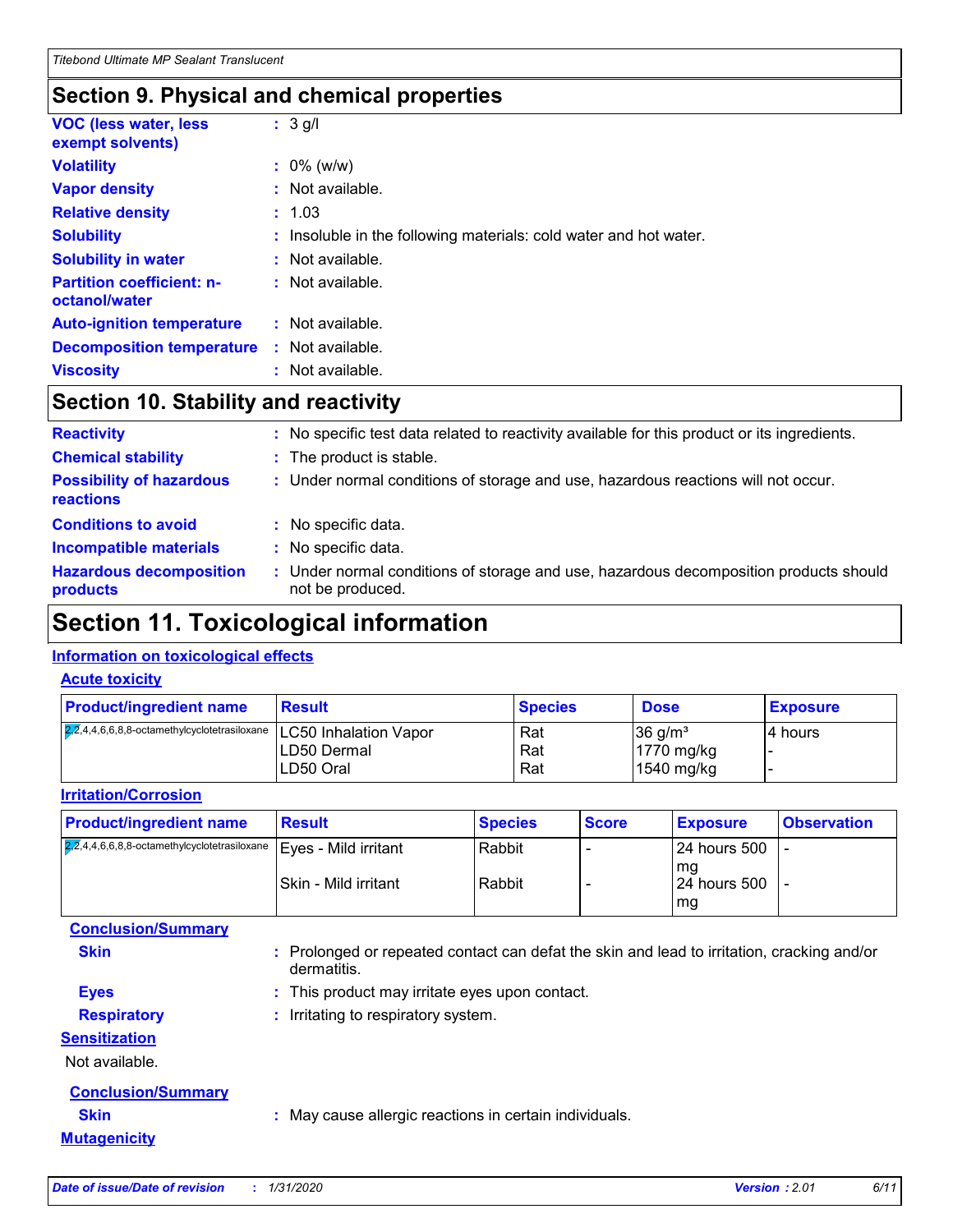### **Section 11. Toxicological information**

#### Not available.

#### **Carcinogenicity**

Not available.

### **Reproductive toxicity**

Not available.

#### **Teratogenicity**

Not available.

#### **Specific target organ toxicity (single exposure)**

Not available.

#### **Specific target organ toxicity (repeated exposure)**

| <b>Mitebond Ultimate MP Sealant Translucent</b><br><b>Aspiration hazard</b><br>Not available.<br><b>Information on the likely</b><br>: Routes of entry anticipated: Oral, Dermal, Inhalation.<br>routes of exposure<br><b>Potential acute health effects</b><br>Causes serious eye irritation.<br><b>Eye contact</b><br>÷.<br><b>Inhalation</b><br>: No known significant effects or critical hazards.<br>May cause an allergic skin reaction.<br><b>Skin contact</b><br>: No known significant effects or critical hazards.<br><b>Ingestion</b><br>Symptoms related to the physical, chemical and toxicological characteristics<br><b>Eye contact</b><br>Adverse symptoms may include the following:<br>pain or irritation<br>watering<br>redness<br><b>Inhalation</b><br>No specific data.<br><b>Skin contact</b><br>Adverse symptoms may include the following:<br>irritation<br>redness<br>: No specific data.<br><b>Ingestion</b><br>Delayed and immediate effects and also chronic effects from short and long term exposure<br><b>Short term exposure</b><br><b>Potential immediate</b><br>: Not available.<br>effects<br>: Not available.<br><b>Potential delayed effects</b><br><b>Long term exposure</b><br><b>Potential immediate</b><br>: Not available.<br>effects | <b>Category</b> | <b>Route of</b><br>exposure | <b>Target organs</b>                         |
|---------------------------------------------------------------------------------------------------------------------------------------------------------------------------------------------------------------------------------------------------------------------------------------------------------------------------------------------------------------------------------------------------------------------------------------------------------------------------------------------------------------------------------------------------------------------------------------------------------------------------------------------------------------------------------------------------------------------------------------------------------------------------------------------------------------------------------------------------------------------------------------------------------------------------------------------------------------------------------------------------------------------------------------------------------------------------------------------------------------------------------------------------------------------------------------------------------------------------------------------------------------------------------|-----------------|-----------------------------|----------------------------------------------|
|                                                                                                                                                                                                                                                                                                                                                                                                                                                                                                                                                                                                                                                                                                                                                                                                                                                                                                                                                                                                                                                                                                                                                                                                                                                                                 | Category 2      | Not determined              | blood system and<br>cardiovascular<br>system |
|                                                                                                                                                                                                                                                                                                                                                                                                                                                                                                                                                                                                                                                                                                                                                                                                                                                                                                                                                                                                                                                                                                                                                                                                                                                                                 |                 |                             |                                              |
|                                                                                                                                                                                                                                                                                                                                                                                                                                                                                                                                                                                                                                                                                                                                                                                                                                                                                                                                                                                                                                                                                                                                                                                                                                                                                 |                 |                             |                                              |
|                                                                                                                                                                                                                                                                                                                                                                                                                                                                                                                                                                                                                                                                                                                                                                                                                                                                                                                                                                                                                                                                                                                                                                                                                                                                                 |                 |                             |                                              |
|                                                                                                                                                                                                                                                                                                                                                                                                                                                                                                                                                                                                                                                                                                                                                                                                                                                                                                                                                                                                                                                                                                                                                                                                                                                                                 |                 |                             |                                              |
|                                                                                                                                                                                                                                                                                                                                                                                                                                                                                                                                                                                                                                                                                                                                                                                                                                                                                                                                                                                                                                                                                                                                                                                                                                                                                 |                 |                             |                                              |
|                                                                                                                                                                                                                                                                                                                                                                                                                                                                                                                                                                                                                                                                                                                                                                                                                                                                                                                                                                                                                                                                                                                                                                                                                                                                                 |                 |                             |                                              |
|                                                                                                                                                                                                                                                                                                                                                                                                                                                                                                                                                                                                                                                                                                                                                                                                                                                                                                                                                                                                                                                                                                                                                                                                                                                                                 |                 |                             |                                              |
|                                                                                                                                                                                                                                                                                                                                                                                                                                                                                                                                                                                                                                                                                                                                                                                                                                                                                                                                                                                                                                                                                                                                                                                                                                                                                 |                 |                             |                                              |
|                                                                                                                                                                                                                                                                                                                                                                                                                                                                                                                                                                                                                                                                                                                                                                                                                                                                                                                                                                                                                                                                                                                                                                                                                                                                                 |                 |                             |                                              |
|                                                                                                                                                                                                                                                                                                                                                                                                                                                                                                                                                                                                                                                                                                                                                                                                                                                                                                                                                                                                                                                                                                                                                                                                                                                                                 |                 |                             |                                              |
|                                                                                                                                                                                                                                                                                                                                                                                                                                                                                                                                                                                                                                                                                                                                                                                                                                                                                                                                                                                                                                                                                                                                                                                                                                                                                 |                 |                             |                                              |
|                                                                                                                                                                                                                                                                                                                                                                                                                                                                                                                                                                                                                                                                                                                                                                                                                                                                                                                                                                                                                                                                                                                                                                                                                                                                                 |                 |                             |                                              |
|                                                                                                                                                                                                                                                                                                                                                                                                                                                                                                                                                                                                                                                                                                                                                                                                                                                                                                                                                                                                                                                                                                                                                                                                                                                                                 |                 |                             |                                              |
|                                                                                                                                                                                                                                                                                                                                                                                                                                                                                                                                                                                                                                                                                                                                                                                                                                                                                                                                                                                                                                                                                                                                                                                                                                                                                 |                 |                             |                                              |
|                                                                                                                                                                                                                                                                                                                                                                                                                                                                                                                                                                                                                                                                                                                                                                                                                                                                                                                                                                                                                                                                                                                                                                                                                                                                                 |                 |                             |                                              |
|                                                                                                                                                                                                                                                                                                                                                                                                                                                                                                                                                                                                                                                                                                                                                                                                                                                                                                                                                                                                                                                                                                                                                                                                                                                                                 |                 |                             |                                              |
|                                                                                                                                                                                                                                                                                                                                                                                                                                                                                                                                                                                                                                                                                                                                                                                                                                                                                                                                                                                                                                                                                                                                                                                                                                                                                 |                 |                             |                                              |
|                                                                                                                                                                                                                                                                                                                                                                                                                                                                                                                                                                                                                                                                                                                                                                                                                                                                                                                                                                                                                                                                                                                                                                                                                                                                                 |                 |                             |                                              |
|                                                                                                                                                                                                                                                                                                                                                                                                                                                                                                                                                                                                                                                                                                                                                                                                                                                                                                                                                                                                                                                                                                                                                                                                                                                                                 |                 |                             |                                              |
| <b>Potential delayed effects</b><br>: Not available.                                                                                                                                                                                                                                                                                                                                                                                                                                                                                                                                                                                                                                                                                                                                                                                                                                                                                                                                                                                                                                                                                                                                                                                                                            |                 |                             |                                              |
| <b>Potential chronic health effects</b>                                                                                                                                                                                                                                                                                                                                                                                                                                                                                                                                                                                                                                                                                                                                                                                                                                                                                                                                                                                                                                                                                                                                                                                                                                         |                 |                             |                                              |
| Not available.                                                                                                                                                                                                                                                                                                                                                                                                                                                                                                                                                                                                                                                                                                                                                                                                                                                                                                                                                                                                                                                                                                                                                                                                                                                                  |                 |                             |                                              |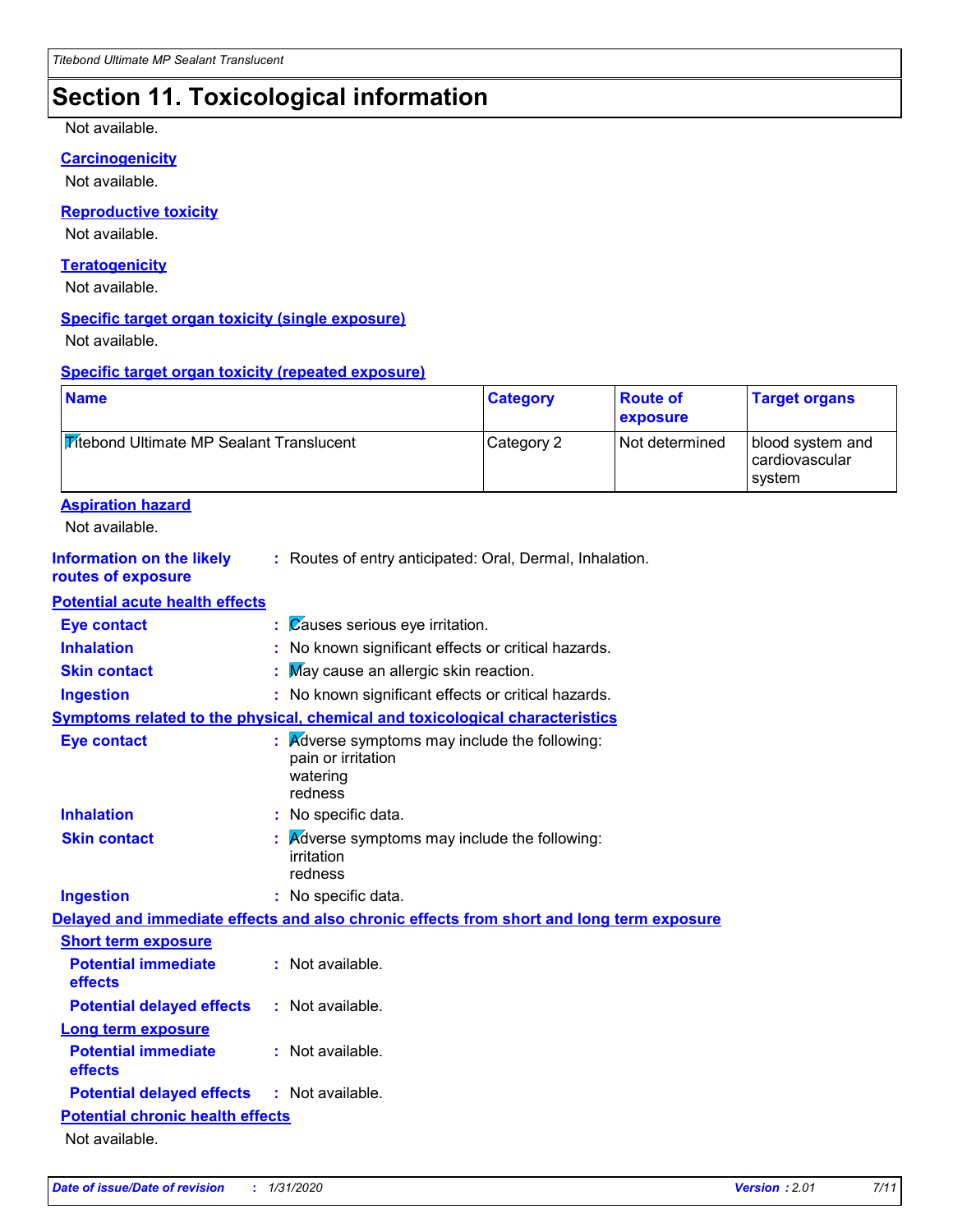### **Section 11. Toxicological information**

| <b>General</b>                        | : May cause damage to organs through prolonged or repeated exposure. Once<br>sensitized, a severe allergic reaction may occur when subsequently exposed to very low<br>levels. |
|---------------------------------------|--------------------------------------------------------------------------------------------------------------------------------------------------------------------------------|
| <b>Carcinogenicity</b>                | : No known significant effects or critical hazards.                                                                                                                            |
| <b>Mutagenicity</b>                   | : No known significant effects or critical hazards.                                                                                                                            |
| <b>Teratogenicity</b>                 | : No known significant effects or critical hazards.                                                                                                                            |
| <b>Developmental effects</b>          | : No known significant effects or critical hazards.                                                                                                                            |
| <b>Fertility effects</b>              | : Suspected of damaging fertility if inhaled.                                                                                                                                  |
| <b>Numerical measures of toxicity</b> |                                                                                                                                                                                |

### **Acute toxicity estimates**

Not available.

### **Section 12. Ecological information**

#### **Toxicity**

| <b>Product/ingredient name</b> | <b>Result</b>                                                                 | <b>Species</b>                             | <b>Exposure</b> |
|--------------------------------|-------------------------------------------------------------------------------|--------------------------------------------|-----------------|
|                                | 22,4,4,6,6,8,8-octamethylcyclotetrasiloxane Acute LC50 > 1000 ppm Fresh water | <b>Fish - Oncorhynchus mykiss</b>          | 4 days          |
|                                | Chronic NOEC 1 to 29 µg/l                                                     | Algae - Pseudokirchneriella<br>subcapitata | 96 hours        |
|                                | Chronic NOEC 7.9 µg/l Fresh water                                             | Daphnia - Daphnia magna                    | 21 days         |
|                                | Chronic NOEC 4.4 µg/l Fresh water                                             | Fish - Oncorhynchus mykiss -<br>Egg        | 93 days         |

### **Persistence and degradability**

#### Not available.

#### **Bioaccumulative potential**

| <b>Product/ingredient name</b>                        | <b>LogP</b> <sub>ow</sub> | <b>BCF</b> | <b>Potential</b> |
|-------------------------------------------------------|---------------------------|------------|------------------|
| $2,2,4,4,6,6,8,8$ -octamethylcyclotetrasiloxane 6.488 |                           | 13400      | high             |

| <b>Mobility in soil</b>                                       |                                                     |
|---------------------------------------------------------------|-----------------------------------------------------|
| <b>Soil/water partition</b><br>coefficient (K <sub>oc</sub> ) | : Not available.                                    |
| <b>Other adverse effects</b>                                  | : No known significant effects or critical hazards. |

### **Section 13. Disposal considerations**

| <b>Disposal methods</b> | The generation of waste should be avoided or minimized wherever possible. Disposal<br>of this product, solutions and any by-products should at all times comply with the<br>requirements of environmental protection and waste disposal legislation and any<br>regional local authority requirements. Dispose of surplus and non-recyclable products<br>via a licensed waste disposal contractor. Waste should not be disposed of untreated to<br>the sewer unless fully compliant with the requirements of all authorities with jurisdiction.<br>Waste packaging should be recycled. Incineration or landfill should only be considered<br>when recycling is not feasible. This material and its container must be disposed of in a<br>safe way. Care should be taken when handling emptied containers that have not been<br>cleaned or rinsed out. Empty containers or liners may retain some product residues.<br>Avoid dispersal of spilled material and runoff and contact with soil, waterways, drains<br>and sewers. |
|-------------------------|-----------------------------------------------------------------------------------------------------------------------------------------------------------------------------------------------------------------------------------------------------------------------------------------------------------------------------------------------------------------------------------------------------------------------------------------------------------------------------------------------------------------------------------------------------------------------------------------------------------------------------------------------------------------------------------------------------------------------------------------------------------------------------------------------------------------------------------------------------------------------------------------------------------------------------------------------------------------------------------------------------------------------------|
|-------------------------|-----------------------------------------------------------------------------------------------------------------------------------------------------------------------------------------------------------------------------------------------------------------------------------------------------------------------------------------------------------------------------------------------------------------------------------------------------------------------------------------------------------------------------------------------------------------------------------------------------------------------------------------------------------------------------------------------------------------------------------------------------------------------------------------------------------------------------------------------------------------------------------------------------------------------------------------------------------------------------------------------------------------------------|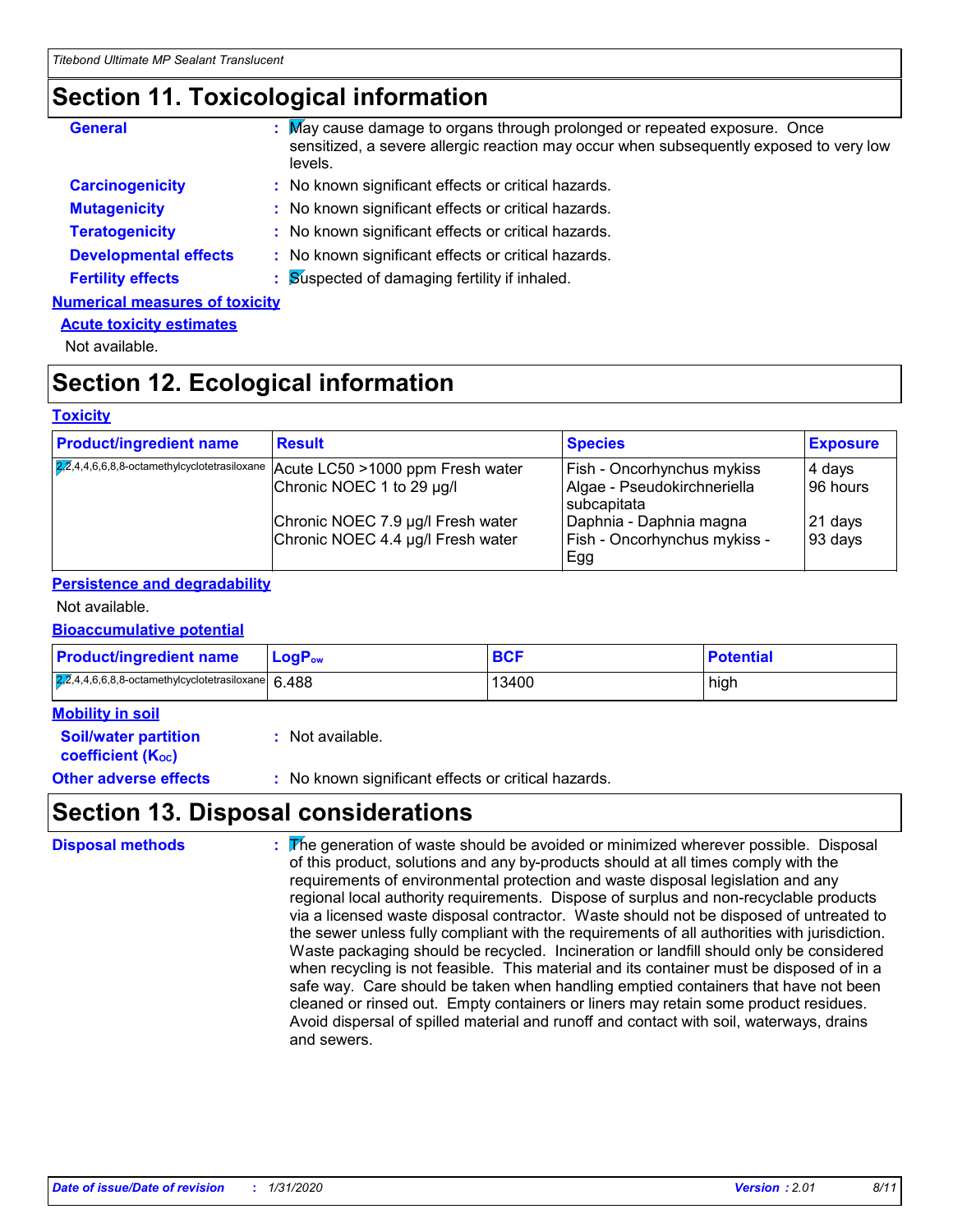### **Section 14. Transport information**

|                                      | <b>DOT</b><br><b>Classification</b> | <b>TDG</b><br><b>Classification</b> | <b>Mexico</b><br><b>Classification</b> | <b>ADR/RID</b>           | <b>IMDG</b>              | <b>IATA</b>              |
|--------------------------------------|-------------------------------------|-------------------------------------|----------------------------------------|--------------------------|--------------------------|--------------------------|
| <b>UN number</b>                     | Not regulated.                      | Not regulated.                      | Not regulated.                         | Not regulated.           | Not regulated.           | Not regulated.           |
| <b>UN proper</b><br>shipping name    |                                     |                                     |                                        |                          |                          |                          |
| <b>Transport</b><br>hazard class(es) |                                     | $\overline{\phantom{0}}$            |                                        | $\overline{\phantom{0}}$ | $\overline{\phantom{0}}$ | $\overline{\phantom{0}}$ |
| <b>Packing group</b>                 | $\overline{\phantom{a}}$            |                                     |                                        |                          |                          |                          |
| <b>Environmental</b><br>hazards      | No.                                 | No.                                 | No.                                    | No.                      | No.                      | No.                      |

### **Section 15. Regulatory information**

#### **U.S. Federal regulations**

#### **SARA 302/304**

### **Composition/information on ingredients**

No products were found.

**SARA 304 RQ :** Not applicable.

#### **SARA 311/312**

- 
- 

#### **Classification :** EYE IRRITATION - Category 2A SKIN SENSITIZATION - Category 1 TOXIC TO REPRODUCTION (Fertility) (inhalation) - Category 2 SPECIFIC TARGET ORGAN TOXICITY (REPEATED EXPOSURE) (blood system, cardiovascular system) - Category 2

### **Composition/information on ingredients**

| <b>Name</b>                                                           | $\frac{9}{6}$ | <b>Classification</b>                                                                                                                               |
|-----------------------------------------------------------------------|---------------|-----------------------------------------------------------------------------------------------------------------------------------------------------|
| $\sqrt{2,2}$ ,4,4,6,6,8,8-octamethylcyclotetrasiloxane $\vert \leq 1$ |               | <b>FLAMMABLE LIQUIDS - Category 3</b><br><b>TOXIC TO REPRODUCTION (Fertility) - Category 2</b><br>TOXIC TO REPRODUCTION (Unborn child) - Category 2 |

### **State regulations**

| : None of the components are listed. |
|--------------------------------------|
| : None of the components are listed. |
| : None of the components are listed. |
| : None of the components are listed. |
|                                      |
|                                      |

This product does not require a Safe Harbor warning under California Prop. 65.

### **International regulations**

**Chemical Weapon Convention List Schedules I, II & III Chemicals**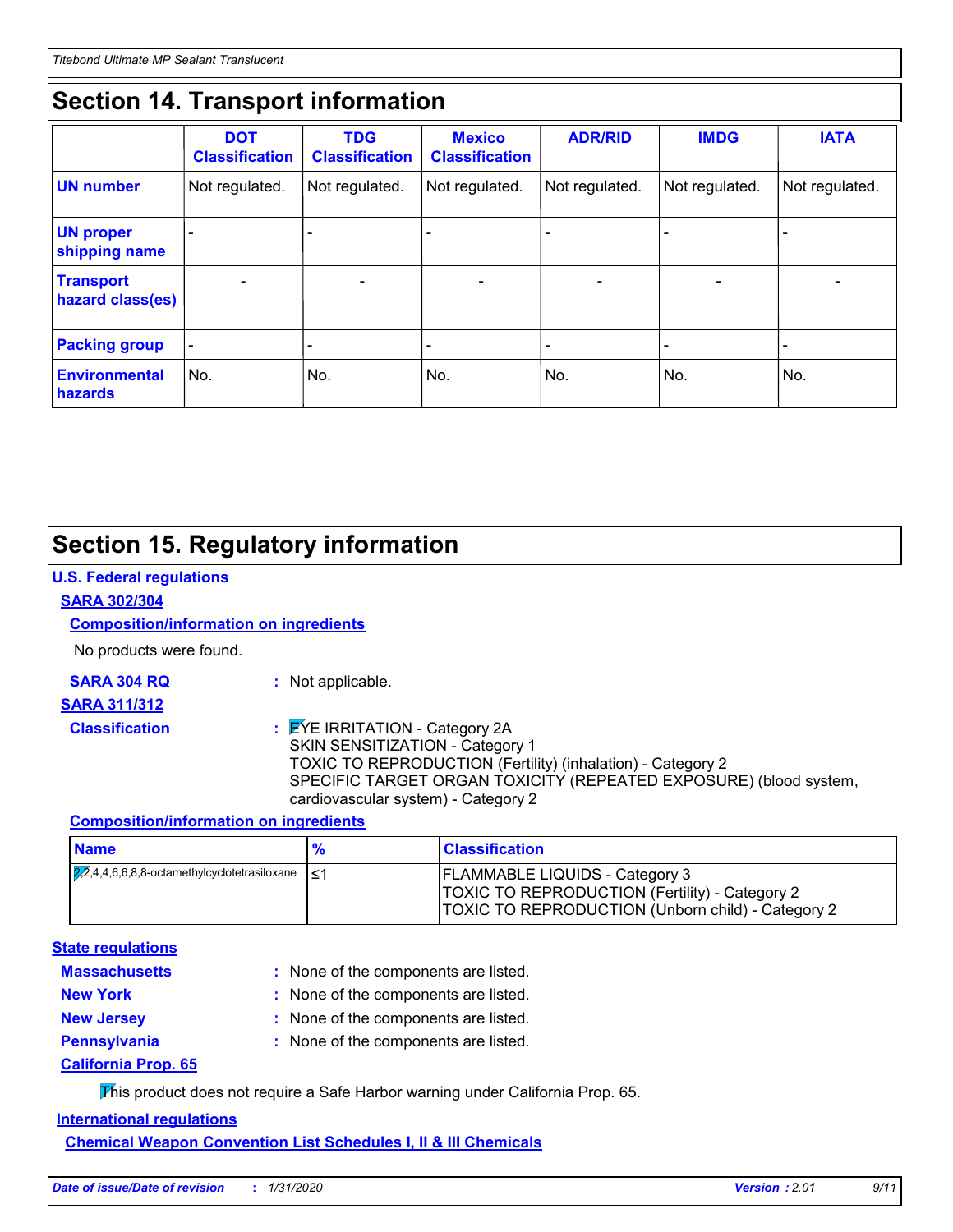### **Section 15. Regulatory information**

Not listed.

#### **Montreal Protocol**

Not listed.

**Stockholm Convention on Persistent Organic Pollutants**

Not listed.

### **UNECE Aarhus Protocol on POPs and Heavy Metals**

Not listed.

#### **Inventory list**

**China :** All components are listed or exempted.

**United States TSCA 8(b) inventory**

**:** All components are listed or exempted.

### **Section 16. Other information**

### **Hazardous Material Information System (U.S.A.)**



**Caution: HMIS® ratings are based on a 0-4 rating scale, with 0 representing minimal hazards or risks, and 4 representing significant hazards or risks. Although HMIS® ratings and the associated label are not required on SDSs or products leaving a facility under 29 CFR 1910.1200, the preparer may choose to provide them. HMIS® ratings are to be used with a fully implemented HMIS® program. HMIS® is a registered trademark and service mark of the American Coatings Association, Inc.**

**The customer is responsible for determining the PPE code for this material. For more information on HMIS® Personal Protective Equipment (PPE) codes, consult the HMIS® Implementation Manual.**

**National Fire Protection Association (U.S.A.)**



**Reprinted with permission from NFPA 704-2001, Identification of the Hazards of Materials for Emergency Response Copyright ©1997, National Fire Protection Association, Quincy, MA 02269. This reprinted material is not the complete and official position of the National Fire Protection Association, on the referenced subject which is represented only by the standard in its entirety.**

**Copyright ©2001, National Fire Protection Association, Quincy, MA 02269. This warning system is intended to be interpreted and applied only by properly trained individuals to identify fire, health and reactivity hazards of chemicals. The user is referred to certain limited number of chemicals with recommended classifications in NFPA 49 and NFPA 325, which would be used as a guideline only. Whether the chemicals are classified by NFPA or not, anyone using the 704 systems to classify chemicals does so at their own risk.**

### **Procedure used to derive the classification**

| <b>Classification</b>                                                                                                                                                                                                                                    | <b>Justification</b>                                                            |
|----------------------------------------------------------------------------------------------------------------------------------------------------------------------------------------------------------------------------------------------------------|---------------------------------------------------------------------------------|
| <b>EYE IRRITATION - Category 2A</b><br><b>SKIN SENSITIZATION - Category 1</b><br>TOXIC TO REPRODUCTION (Fertility) (inhalation) - Category 2<br>SPECIFIC TARGET ORGAN TOXICITY (REPEATED EXPOSURE) (blood system,<br>cardiovascular system) - Category 2 | Expert judgment<br>Expert judgment<br><b>Expert judgment</b><br>Expert judgment |